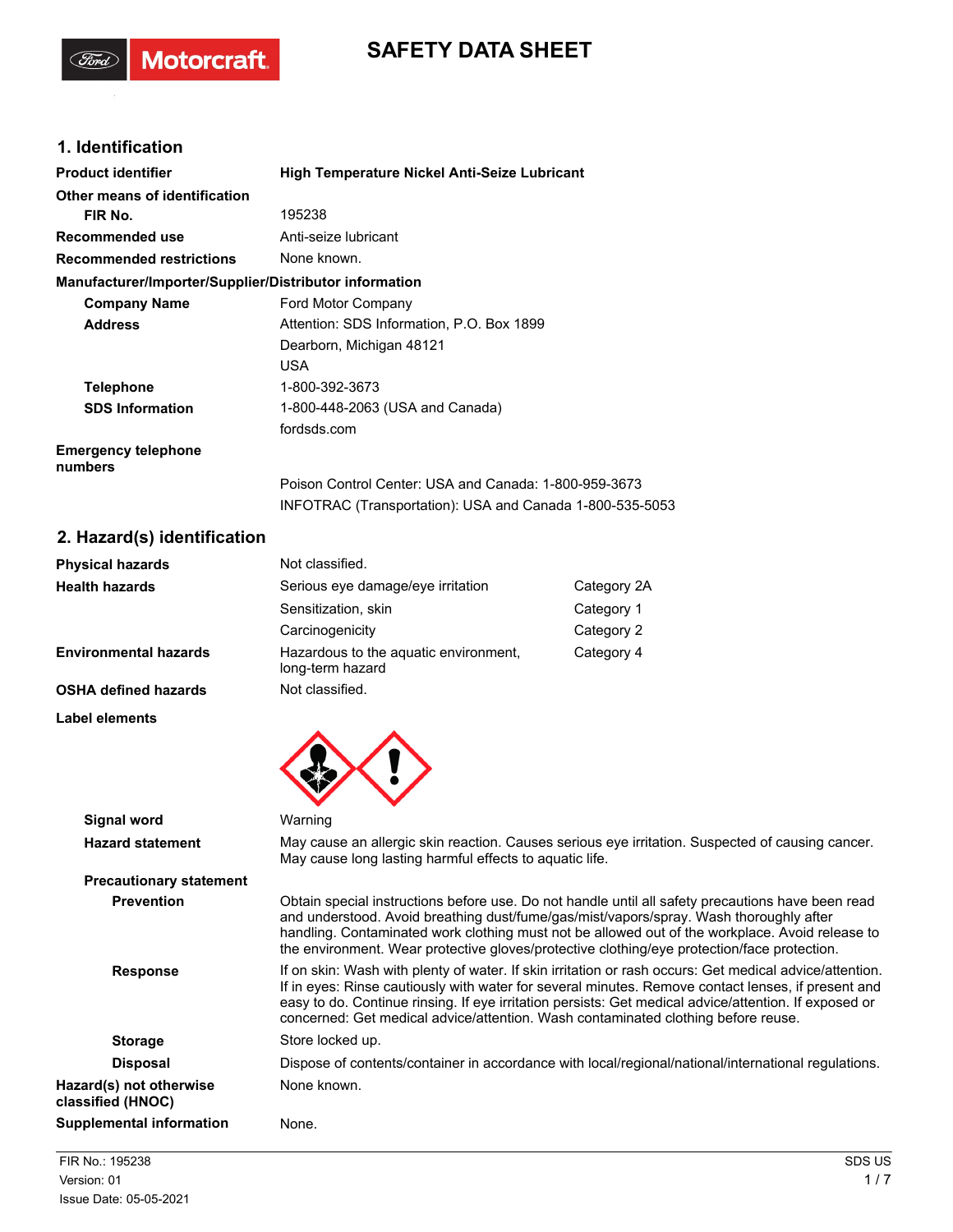# **3. Composition/information on ingredients**

| <b>Mixtures</b>      |                          |                   |           |
|----------------------|--------------------------|-------------------|-----------|
| <b>Chemical name</b> | Common name and synonyms | <b>CAS</b> number | %         |
| <b>NICKEL</b>        |                          | 7440-02-0         | $20 - 25$ |

Specific chemical identity and/or exact percentage (concentration) of composition has been withheld as a trade secret.

| 4. First-aid measures                                                        |                                                                                                                                                                                                                        |
|------------------------------------------------------------------------------|------------------------------------------------------------------------------------------------------------------------------------------------------------------------------------------------------------------------|
| <b>Inhalation</b>                                                            | Move to fresh air. Call a physician if symptoms develop or persist.                                                                                                                                                    |
| <b>Skin contact</b>                                                          | Remove contaminated clothing immediately and wash skin with soap and water. In case of<br>eczema or other skin disorders: Seek medical attention and take along these instructions.                                    |
| Eye contact                                                                  | Immediately flush eyes with plenty of water for at least 15 minutes. Remove contact lenses, if<br>present and easy to do. Continue rinsing. Get medical attention if irritation develops and persists.                 |
| Ingestion                                                                    | Rinse mouth. Get medical attention if symptoms occur.                                                                                                                                                                  |
| <b>Most important</b><br>symptoms/effects, acute and<br>delayed              | Severe eye irritation. Symptoms may include stinging, tearing, redness, swelling, and blurred<br>vision. May cause an allergic skin reaction. Dermatitis. Rash.                                                        |
| Indication of immediate<br>medical attention and special<br>treatment needed | Provide general supportive measures and treat symptomatically. Keep victim under observation.<br>Symptoms may be delayed.                                                                                              |
| <b>General information</b>                                                   | IF exposed or concerned: Get medical advice/attention. Ensure that medical personnel are aware<br>of the material(s) involved, and take precautions to protect themselves. Wash contaminated<br>clothing before reuse. |
| 5. Fire-fighting measures                                                    |                                                                                                                                                                                                                        |
| Suitable extinguishing media                                                 | Dry sand.                                                                                                                                                                                                              |

| Unsuitable extinguishing<br>media                                | Do not use water jet as an extinguisher, as this will spread the fire. Carbon dioxide (CO2).                                                                              |
|------------------------------------------------------------------|---------------------------------------------------------------------------------------------------------------------------------------------------------------------------|
| Specific hazards arising from<br>the chemical                    | During fire, gases hazardous to health may be formed. Upon decomposition, this product emits<br>carbon monoxide, carbon dioxide and/or low molecular weight hydrocarbons. |
| Special protective equipment<br>and precautions for firefighters | Self-contained breathing apparatus and full protective clothing must be worn in case of fire.                                                                             |
| Fire fighting<br>equipment/instructions                          | Move containers from fire area if you can do so without risk.                                                                                                             |
| <b>Specific methods</b>                                          | Use standard firefighting procedures and consider the hazards of other involved materials.                                                                                |
| <b>General fire hazards</b>                                      | No unusual fire or explosion hazards noted.                                                                                                                               |

## **6. Accidental release measures**

| <b>Personal precautions,</b><br>protective equipment and<br>emergency procedures | Avoid contact with eyes, skin, and clothing. Avoid inhalation of vapors or mists. Ensure adequate<br>ventilation. Do not touch damaged containers or spilled material unless wearing appropriate<br>protective clothing. Keep people away from and upwind of spill/leak. Keep unnecessary personnel<br>away. Local authorities should be advised if significant spillages cannot be contained. Wear<br>appropriate protective equipment and clothing during clean-up. For personal protection, see<br>section 8 of the SDS. |
|----------------------------------------------------------------------------------|-----------------------------------------------------------------------------------------------------------------------------------------------------------------------------------------------------------------------------------------------------------------------------------------------------------------------------------------------------------------------------------------------------------------------------------------------------------------------------------------------------------------------------|
| Methods and materials for<br>containment and cleaning up                         | This product is miscible in water. Prevent product from entering drains.<br>Large Spills: Stop the flow of material, if this is without risk. Following product recovery, flush area<br>with water.                                                                                                                                                                                                                                                                                                                         |
|                                                                                  | Small Spills: Clean surface thoroughly to remove residual contamination.                                                                                                                                                                                                                                                                                                                                                                                                                                                    |
|                                                                                  | Never return spills to original containers for re-use. Put material in suitable, covered, labeled<br>containers. For waste disposal, see section 13 of the SDS.                                                                                                                                                                                                                                                                                                                                                             |
| <b>Environmental precautions</b>                                                 | Avoid release to the environment. Inform appropriate managerial or supervisory personnel of all<br>environmental releases. Prevent further leakage or spillage if safe to do so. Avoid discharge into<br>drains, water courses or onto the ground.                                                                                                                                                                                                                                                                          |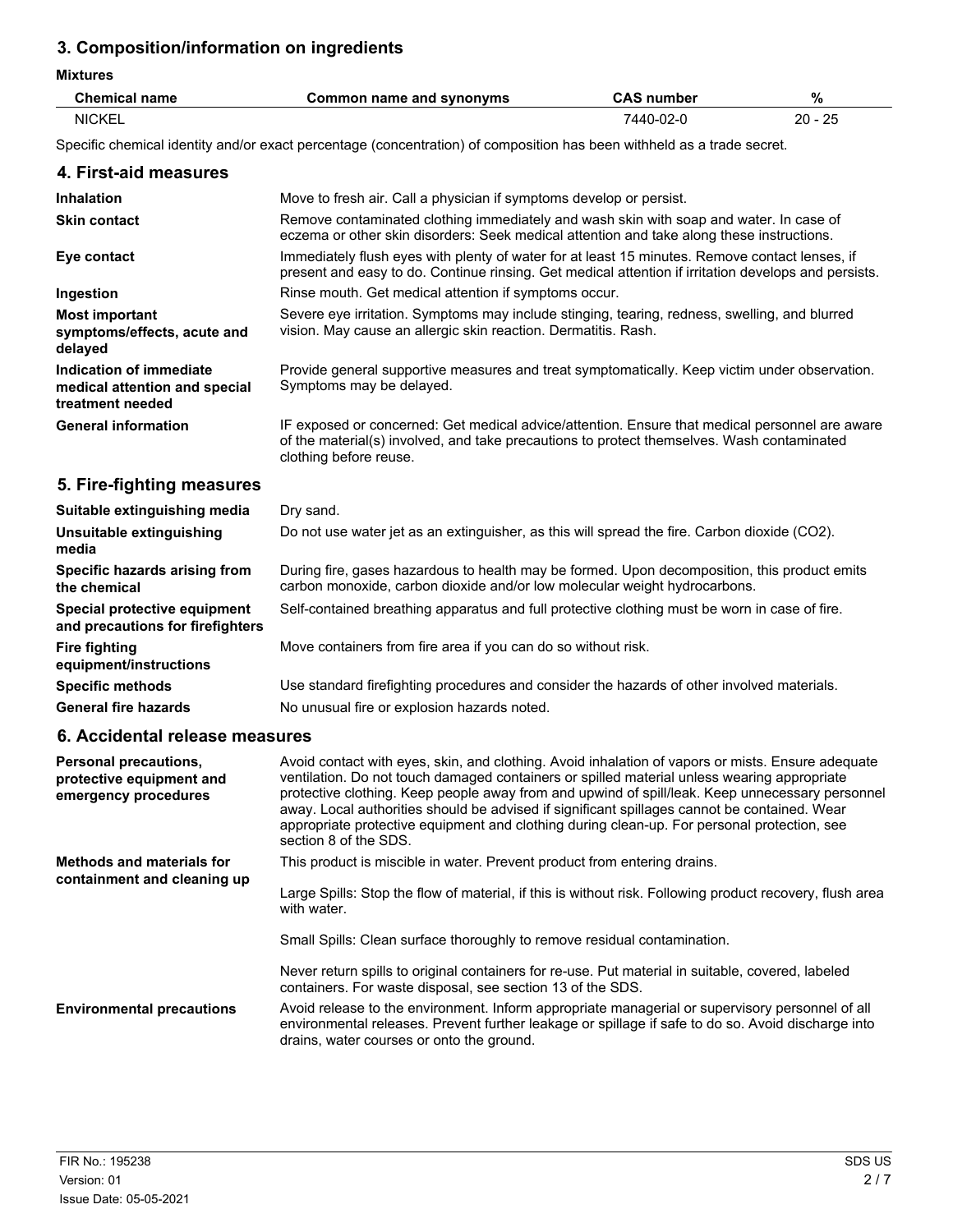# **7. Handling and storage**

**Precautions for safe handling**

Obtain special instructions before use. Do not handle until all safety precautions have been read and understood. Avoid contact with eyes, skin, and clothing. Avoid breathing mist or vapor. Avoid prolonged exposure. Provide adequate ventilation. Should be handled in closed systems, if possible. Avoid release to the environment. Observe good industrial hygiene practices. Wear appropriate personal protective equipment. For personal protection, see Section 8 of the SDS.

**Conditions for safe storage, including any incompatibilities** Store locked up. Store in tightly closed container. Store away from incompatible materials (see Section 10 of the SDS).

#### **8. Exposure controls/personal protection**

#### **Occupational exposure limits**

The following constituents are the only constituents of the product which have a PEL, TLV or other recommended exposure limit. At this time, the other constituents have no known exposure limits.

| <b>Components</b>                                            | US. OSHA Table Z-1 Limits for Air Contaminants (29 CFR 1910.1000)<br><b>Type</b>                                                                                                                                                                                                                                                                         | <b>Value</b>                                               |                     |  |
|--------------------------------------------------------------|----------------------------------------------------------------------------------------------------------------------------------------------------------------------------------------------------------------------------------------------------------------------------------------------------------------------------------------------------------|------------------------------------------------------------|---------------------|--|
| NICKEL (CAS 7440-02-0)                                       | <b>PEL</b>                                                                                                                                                                                                                                                                                                                                               | 1 $mg/m3$                                                  |                     |  |
| <b>US. ACGIH Threshold Limit Values</b><br><b>Components</b> | Type                                                                                                                                                                                                                                                                                                                                                     | Value                                                      | Form                |  |
| NICKEL (CAS 7440-02-0)                                       | <b>TWA</b>                                                                                                                                                                                                                                                                                                                                               | $1.5$ mg/m $3$                                             | Inhalable fraction. |  |
| US. NIOSH: Pocket Guide to Chemical Hazards                  |                                                                                                                                                                                                                                                                                                                                                          |                                                            |                     |  |
| <b>Components</b>                                            | <b>Type</b>                                                                                                                                                                                                                                                                                                                                              | <b>Value</b>                                               |                     |  |
| NICKEL (CAS 7440-02-0)                                       | <b>TWA</b>                                                                                                                                                                                                                                                                                                                                               | $0.015$ mg/m3                                              |                     |  |
| <b>Biological limit values</b>                               |                                                                                                                                                                                                                                                                                                                                                          | No biological exposure limits noted for the ingredient(s). |                     |  |
| Appropriate engineering<br>controls                          | Use adequate ventilation to control airborne concentrations below the exposure limits/guidelines. If<br>user operations generate a vapor, dust and/or mist, use process enclosure, appropriate local<br>exhaust ventilation, or other engineering controls to control airborne levels below the<br>recommended exposure limits/guidelines.               |                                                            |                     |  |
|                                                              | Individual protection measures, such as personal protective equipment                                                                                                                                                                                                                                                                                    |                                                            |                     |  |
| <b>Eye/face protection</b>                                   | Wear safety glasses with side shields (or goggles).                                                                                                                                                                                                                                                                                                      |                                                            |                     |  |
| <b>Skin protection</b>                                       |                                                                                                                                                                                                                                                                                                                                                          |                                                            |                     |  |
| <b>Hand protection</b>                                       | Suitable chemical protective gloves should be worn when the potential exists for skin exposure.<br>The choice of an appropriate glove does not only depend on its material but also on other quality<br>features and is different from one producer to the other. Nitrile gloves are recommended.                                                        |                                                            |                     |  |
| <b>Other</b>                                                 | Wear appropriate chemical resistant clothing if applicable.                                                                                                                                                                                                                                                                                              |                                                            |                     |  |
| <b>Respiratory protection</b>                                | If engineering controls do not maintain airborne concentrations to a level which is adequate to<br>protect worker health, an approved respirator must be worn. Respirator selection, use and<br>maintenance should be in accordance with the requirements of OSHA Respiratory Protection<br>Standard 29 CFR 1910.134 and/or Canadian Standard CSA Z94.4. |                                                            |                     |  |
| <b>Thermal hazards</b>                                       | Wear appropriate thermal protective clothing, when necessary.                                                                                                                                                                                                                                                                                            |                                                            |                     |  |
| General hygiene<br>considerations                            | Observe any medical surveillance requirements. Always observe good personal hygiene<br>measures, such as washing after handling the material and before eating, drinking, and/or<br>smoking. Routinely wash work clothing and protective equipment to remove contaminants.<br>Contaminated work clothing should not be allowed out of the workplace.     |                                                            |                     |  |

#### **9. Physical and chemical properties**

| Appearance                                 |                   |
|--------------------------------------------|-------------------|
| <b>Physical state</b>                      | Solid.            |
| Form                                       | Paste.            |
| Color                                      | Grev.             |
| Odor                                       | Hydrocarbon-like. |
| Odor threshold                             | Not available.    |
| рH                                         | Not available.    |
| Melting point/freezing point               | Not available.    |
| Initial boiling point and boiling<br>range | Not available.    |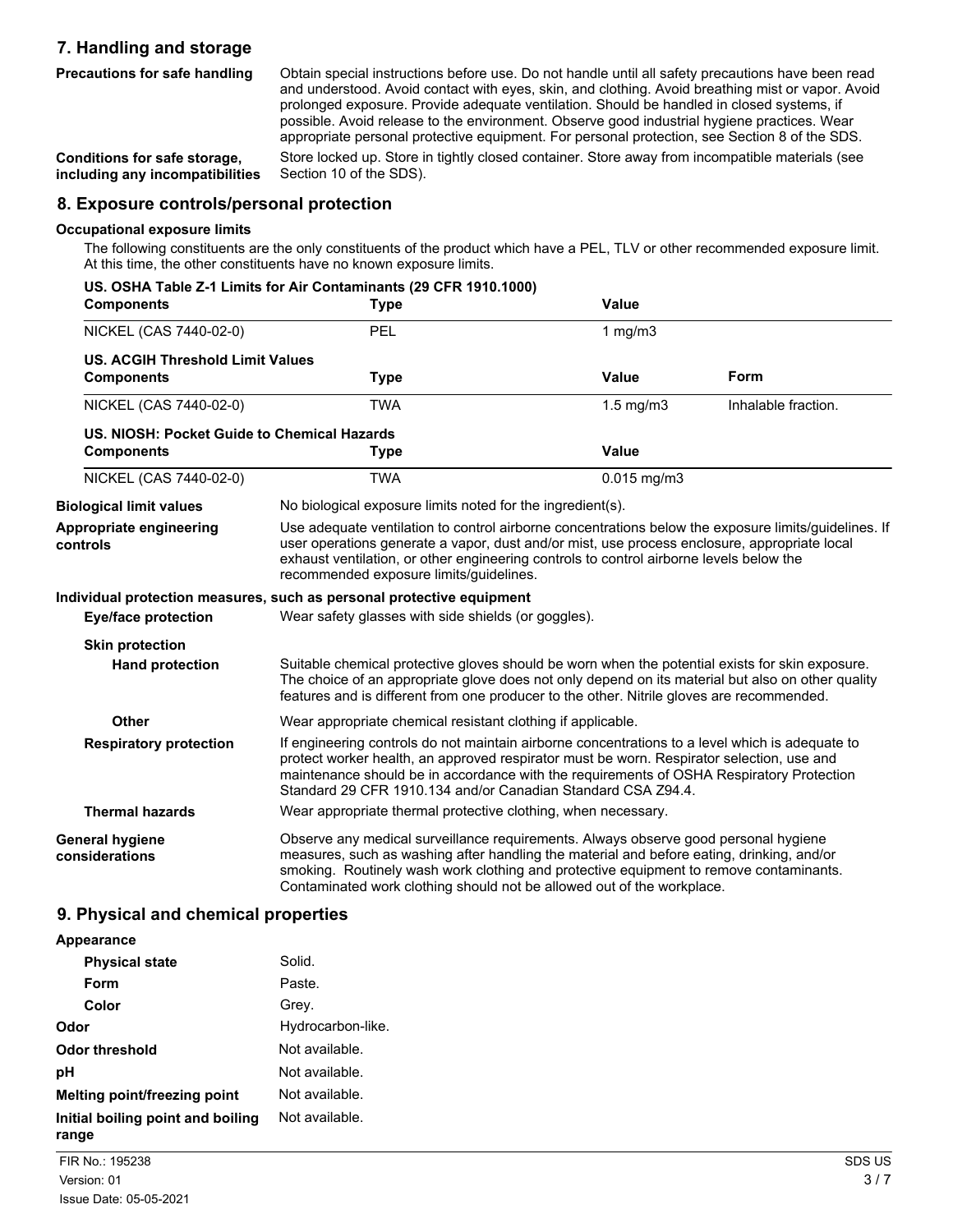| <b>Flash point</b>                                | 429.8 °F (221.0 °C)                                                                                 |
|---------------------------------------------------|-----------------------------------------------------------------------------------------------------|
| <b>Evaporation rate</b>                           | Not available.                                                                                      |
| Flammability (solid, gas)                         | Not available.                                                                                      |
| Upper/lower flammability or explosive limits      |                                                                                                     |
| <b>Flammability limit - lower</b><br>(%)          | Not available.                                                                                      |
| <b>Flammability limit - upper</b><br>(%)          | Not available.                                                                                      |
| Explosive limit - lower (%)                       | Not available.                                                                                      |
| Explosive limit - upper (%)                       | Not available.                                                                                      |
| Vapor pressure                                    | Not available.                                                                                      |
| <b>Vapor density</b>                              | Not available.                                                                                      |
| <b>Relative density</b>                           | Not available.                                                                                      |
| Solubility(ies)                                   |                                                                                                     |
| Solubility (water)                                | Soluble                                                                                             |
| <b>Partition coefficient</b><br>(n-octanol/water) | Not available.                                                                                      |
| <b>Auto-ignition temperature</b>                  | $>$ 500 °F ( $>$ 260 °C)                                                                            |
| <b>Decomposition temperature</b>                  | Not available.                                                                                      |
| <b>Viscosity</b>                                  | Not available.                                                                                      |
| <b>Other information</b>                          |                                                                                                     |
| <b>VOC</b>                                        | 0%                                                                                                  |
| 10. Stability and reactivity                      |                                                                                                     |
| <b>Reactivity</b>                                 | The product is stable and non-reactive under normal conditions of use, storage and transport.       |
| <b>Chemical stability</b>                         | Material is stable under normal conditions.                                                         |
| <b>Possibility of hazardous</b><br>reactions      | No dangerous reaction known under conditions of normal use.                                         |
| <b>Conditions to avoid</b>                        | Avoid temperatures exceeding the decomposition temperature. Contact with incompatible<br>materials. |

**Incompatible materials** Strong acids. Upon decomposition, this product emits carbon monoxide, carbon dioxide and/or low molecular weight hydrocarbons. **Hazardous decomposition products**

## **11. Toxicological information**

### **Information on likely routes of exposure**

| <b>Inhalation</b>                                                                  | Prolonged inhalation may be harmful.                                                                                                                            |  |  |
|------------------------------------------------------------------------------------|-----------------------------------------------------------------------------------------------------------------------------------------------------------------|--|--|
| <b>Skin contact</b>                                                                | May cause an allergic skin reaction.                                                                                                                            |  |  |
| Eye contact                                                                        | Causes serious eye irritation.                                                                                                                                  |  |  |
| Ingestion                                                                          | Based on available data, the classification criteria are not met. Ingestion may cause<br>gastrointestinal irritation, nausea, vomiting and diarrhea.            |  |  |
| Symptoms related to the<br>physical, chemical and<br>toxicological characteristics | Severe eye irritation. Symptoms may include stinging, tearing, redness, swelling, and blurred<br>vision. May cause an allergic skin reaction. Dermatitis. Rash. |  |  |
| Information on toxicological effects                                               |                                                                                                                                                                 |  |  |
| <b>Acute toxicity</b>                                                              | Causes serious eye irritation. May cause an allergic skin reaction.                                                                                             |  |  |
| <b>Skin corrosion/irritation</b>                                                   | Prolonged skin contact may cause temporary irritation.                                                                                                          |  |  |
| Serious eye damage/eye<br>irritation                                               | Causes serious eye irritation.                                                                                                                                  |  |  |
| Respiratory or skin sensitization                                                  |                                                                                                                                                                 |  |  |
| <b>Respiratory sensitization</b>                                                   | Not a respiratory sensitizer.                                                                                                                                   |  |  |
| <b>Skin sensitization</b>                                                          | May cause an allergic skin reaction.                                                                                                                            |  |  |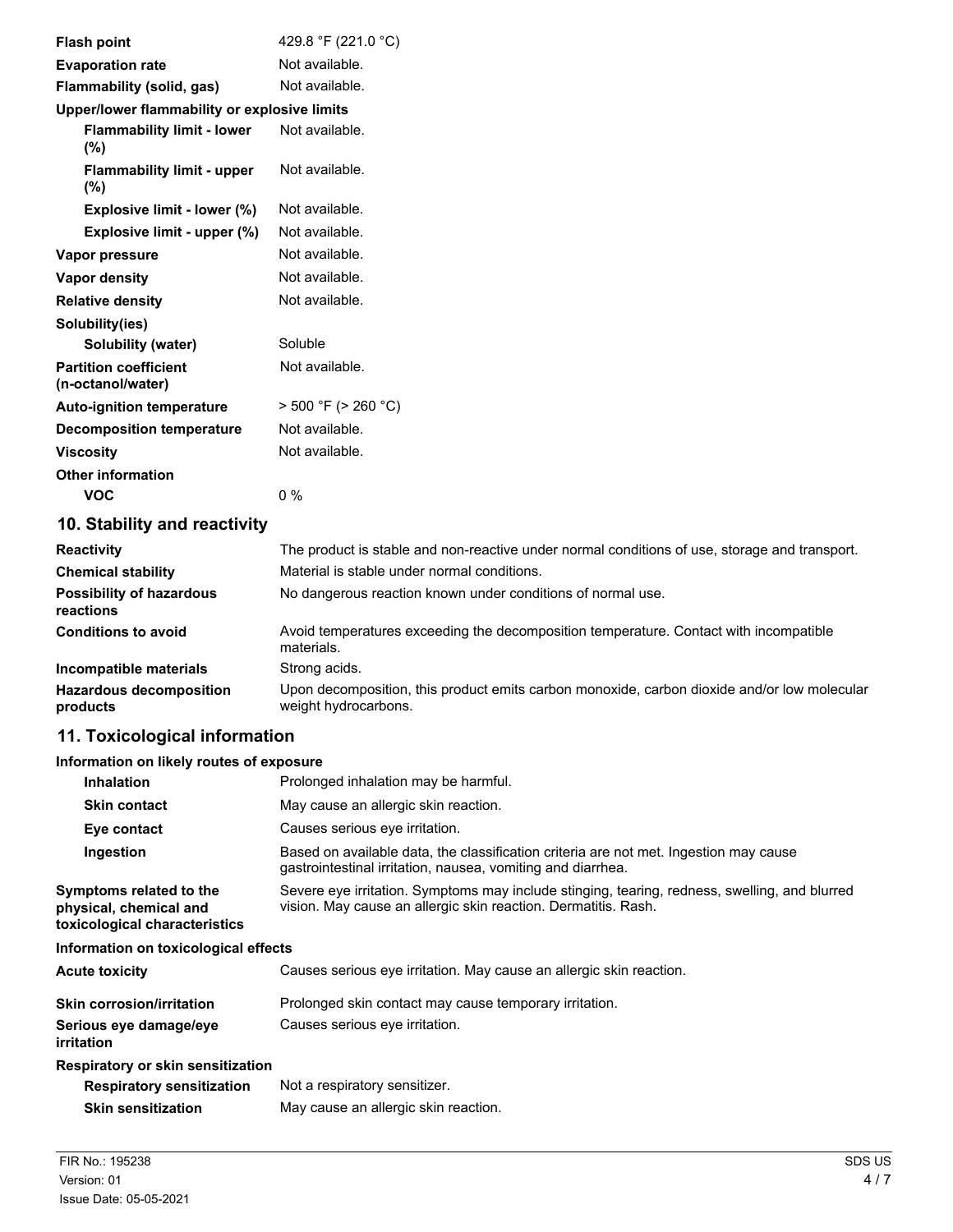| Germ cell mutagenicity                                                                               | No data available to indicate product or any components present at greater than 0.1% are<br>mutagenic or genotoxic.                                                                                                    |                                                                                                                                                                                                     |                                                                                                                                                                                                                                                                                             |  |
|------------------------------------------------------------------------------------------------------|------------------------------------------------------------------------------------------------------------------------------------------------------------------------------------------------------------------------|-----------------------------------------------------------------------------------------------------------------------------------------------------------------------------------------------------|---------------------------------------------------------------------------------------------------------------------------------------------------------------------------------------------------------------------------------------------------------------------------------------------|--|
| Carcinogenicity                                                                                      |                                                                                                                                                                                                                        | Suspected of causing cancer.                                                                                                                                                                        |                                                                                                                                                                                                                                                                                             |  |
| IARC Monographs. Overall Evaluation of Carcinogenicity                                               |                                                                                                                                                                                                                        |                                                                                                                                                                                                     |                                                                                                                                                                                                                                                                                             |  |
| NICKEL (CAS 7440-02-0)<br>OSHA Specifically Regulated Substances (29 CFR 1910.1001-1053)             |                                                                                                                                                                                                                        |                                                                                                                                                                                                     | 2B Possibly carcinogenic to humans.                                                                                                                                                                                                                                                         |  |
| Not listed.<br>US. National Toxicology Program (NTP) Report on Carcinogens<br>NICKEL (CAS 7440-02-0) |                                                                                                                                                                                                                        |                                                                                                                                                                                                     |                                                                                                                                                                                                                                                                                             |  |
| <b>Reproductive toxicity</b>                                                                         |                                                                                                                                                                                                                        | This product is not expected to cause reproductive or developmental effects.                                                                                                                        | Reasonably Anticipated to be a Human Carcinogen.                                                                                                                                                                                                                                            |  |
| Specific target organ toxicity -<br>single exposure                                                  | Not classified.                                                                                                                                                                                                        |                                                                                                                                                                                                     |                                                                                                                                                                                                                                                                                             |  |
| Specific target organ toxicity -<br>repeated exposure                                                | Not classified.                                                                                                                                                                                                        |                                                                                                                                                                                                     |                                                                                                                                                                                                                                                                                             |  |
| <b>Aspiration hazard</b>                                                                             | Not an aspiration hazard.                                                                                                                                                                                              |                                                                                                                                                                                                     |                                                                                                                                                                                                                                                                                             |  |
| <b>Chronic effects</b>                                                                               |                                                                                                                                                                                                                        |                                                                                                                                                                                                     | Prolonged inhalation may be harmful. Prolonged exposure may cause chronic effects.                                                                                                                                                                                                          |  |
| 12. Ecological information                                                                           |                                                                                                                                                                                                                        |                                                                                                                                                                                                     |                                                                                                                                                                                                                                                                                             |  |
| <b>Ecotoxicity</b>                                                                                   |                                                                                                                                                                                                                        | May cause long lasting harmful effects to aquatic life.                                                                                                                                             |                                                                                                                                                                                                                                                                                             |  |
| <b>Ecotoxicity</b>                                                                                   |                                                                                                                                                                                                                        |                                                                                                                                                                                                     |                                                                                                                                                                                                                                                                                             |  |
| <b>Components</b>                                                                                    |                                                                                                                                                                                                                        | <b>Species</b>                                                                                                                                                                                      | <b>Calculated/Test Results</b>                                                                                                                                                                                                                                                              |  |
| NICKEL (CAS 7440-02-0)                                                                               |                                                                                                                                                                                                                        |                                                                                                                                                                                                     |                                                                                                                                                                                                                                                                                             |  |
| <b>Aquatic</b>                                                                                       |                                                                                                                                                                                                                        |                                                                                                                                                                                                     |                                                                                                                                                                                                                                                                                             |  |
| Crustacea                                                                                            | EC50                                                                                                                                                                                                                   | Water flea (Daphnia magna)                                                                                                                                                                          | 1 mg/l, 48 hours                                                                                                                                                                                                                                                                            |  |
| Fish                                                                                                 | <b>LC50</b>                                                                                                                                                                                                            |                                                                                                                                                                                                     | Fathead minnow (Pimephales promelas) 2.916 mg/l, 96 hours                                                                                                                                                                                                                                   |  |
| Persistence and degradability                                                                        |                                                                                                                                                                                                                        | No data is available on the degradability of any ingredients in the mixture.                                                                                                                        |                                                                                                                                                                                                                                                                                             |  |
| <b>Bioaccumulative potential</b>                                                                     | No data available.                                                                                                                                                                                                     |                                                                                                                                                                                                     |                                                                                                                                                                                                                                                                                             |  |
| <b>Mobility in soil</b>                                                                              |                                                                                                                                                                                                                        | No data available. This product is miscible in water and may not disperse in soil.                                                                                                                  |                                                                                                                                                                                                                                                                                             |  |
| Other adverse effects                                                                                |                                                                                                                                                                                                                        | No other adverse environmental effects (e.g. ozone depletion, photochemical ozone creation<br>potential, endocrine disruption, global warming potential) are expected from this component.          |                                                                                                                                                                                                                                                                                             |  |
| 13. Disposal considerations                                                                          |                                                                                                                                                                                                                        |                                                                                                                                                                                                     |                                                                                                                                                                                                                                                                                             |  |
| <b>Disposal instructions</b>                                                                         |                                                                                                                                                                                                                        | local/regional/national/international regulations.                                                                                                                                                  | Collect and reclaim or dispose in sealed containers at licensed waste disposal site. Do not allow<br>this material to drain into sewers/water supplies. Do not contaminate ponds, waterways or ditches<br>with chemical or used container. Dispose of contents/container in accordance with |  |
| <b>Local disposal regulations</b>                                                                    |                                                                                                                                                                                                                        | Dispose in accordance with all applicable regulations.                                                                                                                                              |                                                                                                                                                                                                                                                                                             |  |
| Hazardous waste code                                                                                 |                                                                                                                                                                                                                        | The waste code should be assigned in discussion between the user, the producer and the waste<br>disposal company.                                                                                   |                                                                                                                                                                                                                                                                                             |  |
| Waste from residues / unused<br>products                                                             | Dispose of in accordance with local regulations. Empty containers or liners may retain some<br>product residues. This material and its container must be disposed of in a safe manner (see:<br>Disposal instructions). |                                                                                                                                                                                                     |                                                                                                                                                                                                                                                                                             |  |
| <b>Contaminated packaging</b>                                                                        | disposal.                                                                                                                                                                                                              | Since emptied containers may retain product residue, follow label warnings even after container is<br>emptied. Empty containers should be taken to an approved waste handling site for recycling or |                                                                                                                                                                                                                                                                                             |  |
| 14. Transport information                                                                            |                                                                                                                                                                                                                        |                                                                                                                                                                                                     |                                                                                                                                                                                                                                                                                             |  |
| <b>DOT</b>                                                                                           |                                                                                                                                                                                                                        |                                                                                                                                                                                                     |                                                                                                                                                                                                                                                                                             |  |
|                                                                                                      |                                                                                                                                                                                                                        |                                                                                                                                                                                                     |                                                                                                                                                                                                                                                                                             |  |

Not regulated as dangerous goods.

# **IATA**

Not regulated as dangerous goods.

#### **IMDG**

Not regulated as dangerous goods.

**Transport in bulk according to** Not applicable.

**Annex II of MARPOL 73/78 and the IBC Code**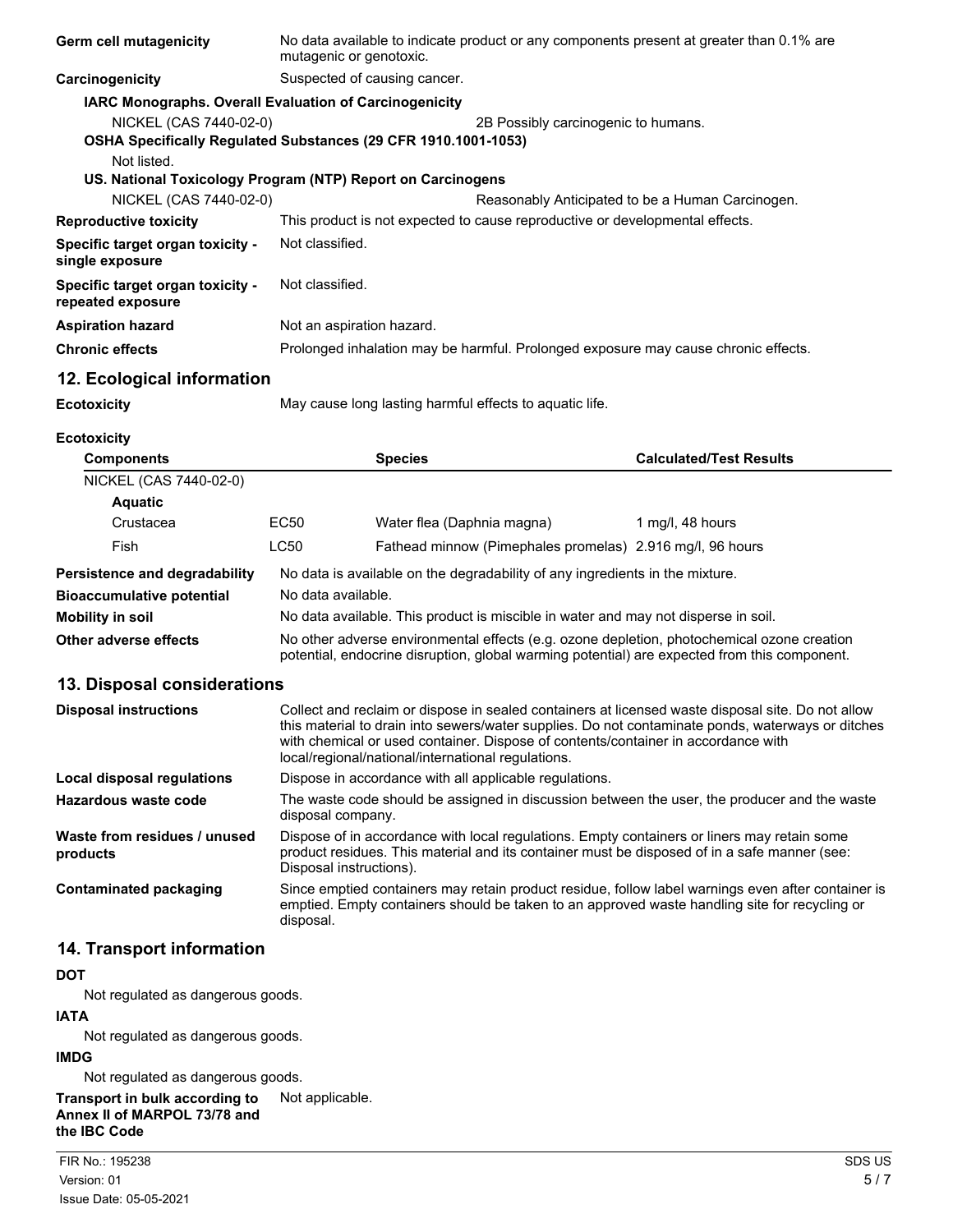## **15. Regulatory information**

| US federal regulations                                                                          |                                                      | This product is a "Hazardous Chemical" as defined by the OSHA Hazard Communication<br>Standard, 29 CFR 1910.1200. |                                                                                                                   |  |  |
|-------------------------------------------------------------------------------------------------|------------------------------------------------------|-------------------------------------------------------------------------------------------------------------------|-------------------------------------------------------------------------------------------------------------------|--|--|
| <b>Toxic Substances Control Act (TSCA)</b>                                                      |                                                      |                                                                                                                   |                                                                                                                   |  |  |
|                                                                                                 |                                                      | TSCA Section 12(b) Export Notification (40 CFR 707, Subpt. D)                                                     |                                                                                                                   |  |  |
| Not regulated.                                                                                  |                                                      |                                                                                                                   |                                                                                                                   |  |  |
| <b>CERCLA Hazardous Substance List (40 CFR 302.4)</b>                                           |                                                      |                                                                                                                   |                                                                                                                   |  |  |
| NICKEL (CAS 7440-02-0)                                                                          |                                                      | Listed.                                                                                                           |                                                                                                                   |  |  |
| <b>SARA 304 Emergency release notification</b>                                                  |                                                      |                                                                                                                   |                                                                                                                   |  |  |
| Not regulated.<br>OSHA Specifically Regulated Substances (29 CFR 1910.1001-1053)<br>Not listed. |                                                      |                                                                                                                   |                                                                                                                   |  |  |
| Superfund Amendments and Reauthorization Act of 1986 (SARA)                                     |                                                      |                                                                                                                   |                                                                                                                   |  |  |
| SARA 302 Extremely hazardous substance                                                          |                                                      |                                                                                                                   |                                                                                                                   |  |  |
| Not listed.                                                                                     |                                                      |                                                                                                                   |                                                                                                                   |  |  |
| SARA 311/312 Hazardous<br>chemical                                                              | Yes                                                  |                                                                                                                   |                                                                                                                   |  |  |
| <b>Classified hazard</b><br>categories                                                          | Respiratory or skin sensitization<br>Carcinogenicity | Serious eye damage or eye irritation                                                                              |                                                                                                                   |  |  |
| SARA 313 (TRI reporting)                                                                        |                                                      |                                                                                                                   |                                                                                                                   |  |  |
| <b>Chemical name</b>                                                                            |                                                      | <b>CAS number</b>                                                                                                 | $%$ by wt.                                                                                                        |  |  |
| <b>NICKEL</b>                                                                                   |                                                      | 7440-02-0                                                                                                         | $20 - 25$                                                                                                         |  |  |
| <b>Other federal regulations</b>                                                                |                                                      |                                                                                                                   |                                                                                                                   |  |  |
| Clean Air Act (CAA) Section 112 Hazardous Air Pollutants (HAPs) List                            |                                                      |                                                                                                                   |                                                                                                                   |  |  |
| NICKEL (CAS 7440-02-0)                                                                          |                                                      |                                                                                                                   |                                                                                                                   |  |  |
|                                                                                                 |                                                      | Clean Air Act (CAA) Section 112(r) Accidental Release Prevention (40 CFR 68.130)                                  |                                                                                                                   |  |  |
| Not regulated.                                                                                  |                                                      |                                                                                                                   |                                                                                                                   |  |  |
| <b>Safe Drinking Water Act</b><br>(SDWA)                                                        |                                                      | Contains component(s) regulated under the Safe Drinking Water Act.                                                |                                                                                                                   |  |  |
| US state regulations                                                                            |                                                      |                                                                                                                   |                                                                                                                   |  |  |
| <b>California Proposition 65</b>                                                                |                                                      |                                                                                                                   |                                                                                                                   |  |  |
|                                                                                                 |                                                      | For more information go to www.P65Warnings.ca.gov.                                                                | <b>WARNING:</b> This product can expose you to NICKEL, which is known to the State of California to cause cancer. |  |  |
|                                                                                                 |                                                      | California Proposition 65 - CRT: Listed date/Carcinogenic substance                                               |                                                                                                                   |  |  |
| NICKEL (CAS 7440-02-0)                                                                          |                                                      | Listed: October 1, 1989                                                                                           |                                                                                                                   |  |  |
| <b>International Inventories</b>                                                                |                                                      |                                                                                                                   |                                                                                                                   |  |  |
|                                                                                                 |                                                      | All components are listed or are exempt from listing on the Toxic Substances Control Act Inventory.               |                                                                                                                   |  |  |

# **16. Other information, including date of preparation or last revision**

| <b>Issue date</b>               | 05-05-2021                                         |
|---------------------------------|----------------------------------------------------|
| <b>Version</b>                  | 01                                                 |
| <b>HMIS<sup>®</sup></b> ratings | Health: 1<br>Flammability: 1<br>Physical hazard: 0 |
| <b>NFPA ratings</b>             | Health: 1<br>Flammability: 1<br>Instability: 0     |